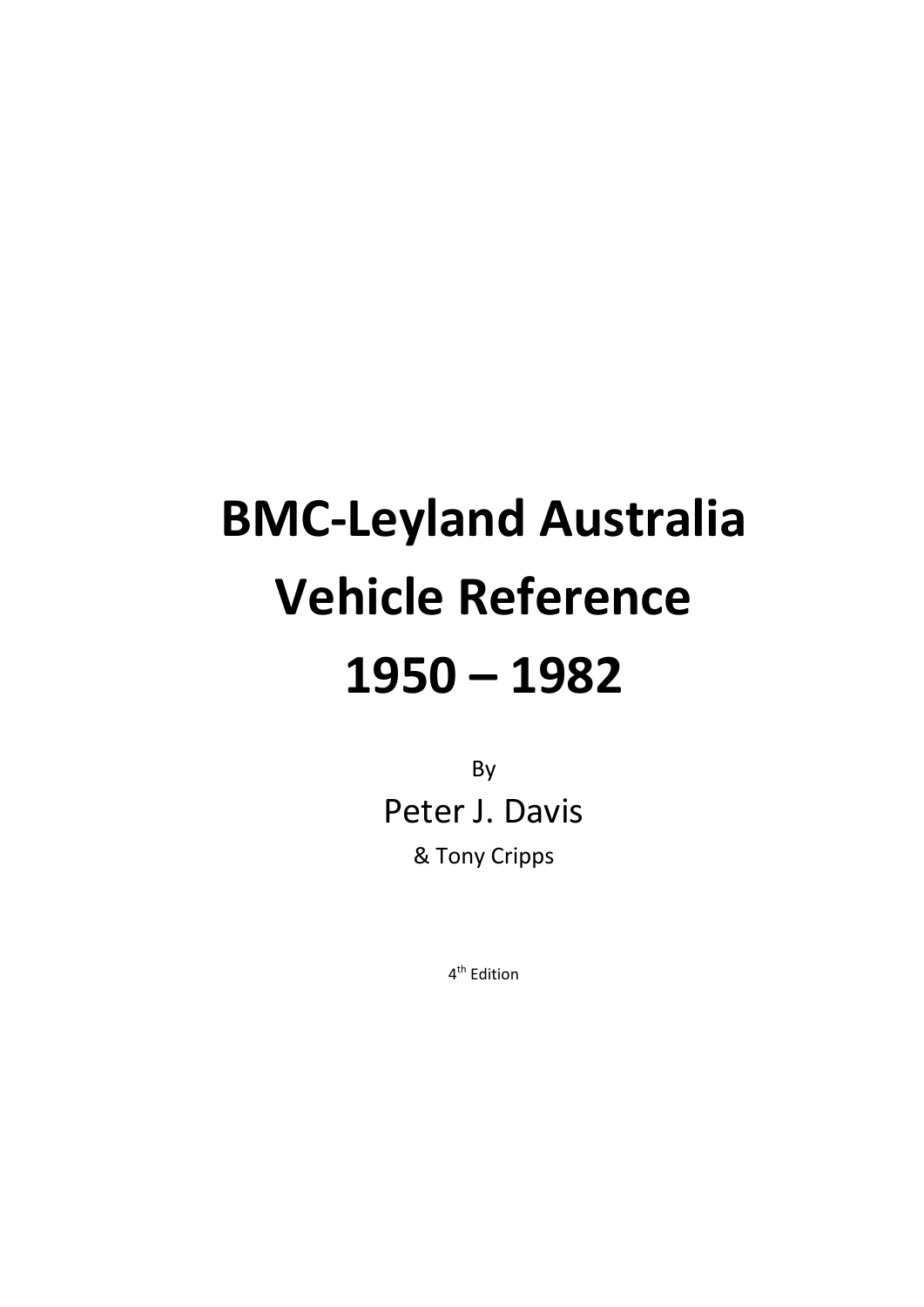# **Contents**

| 2.2.3 Identification Plate Examples: Passenger Vehicle Derivatives: 32                  |  |
|-----------------------------------------------------------------------------------------|--|
|                                                                                         |  |
|                                                                                         |  |
|                                                                                         |  |
|                                                                                         |  |
|                                                                                         |  |
|                                                                                         |  |
|                                                                                         |  |
|                                                                                         |  |
|                                                                                         |  |
|                                                                                         |  |
|                                                                                         |  |
|                                                                                         |  |
|                                                                                         |  |
|                                                                                         |  |
| 3.1.8 Austin Lancer, Morris Major, Wolseley 1500, Morris Major Elite 62                 |  |
| 3.1.9 Morris Oxford Series V (Farina), Austin A60 (Farina), Wolseley 15/60 (Farina)  70 |  |
|                                                                                         |  |
| 3.1.11 Morris 850, Morris Cooper, Morris Mini Minor, Morris Mini Deluxe, Morris Cooper  |  |
| S, Morris Mini-Matic, Morris Mini 1100 Standard, Morris Mini 1100 (Mini-K)81            |  |
|                                                                                         |  |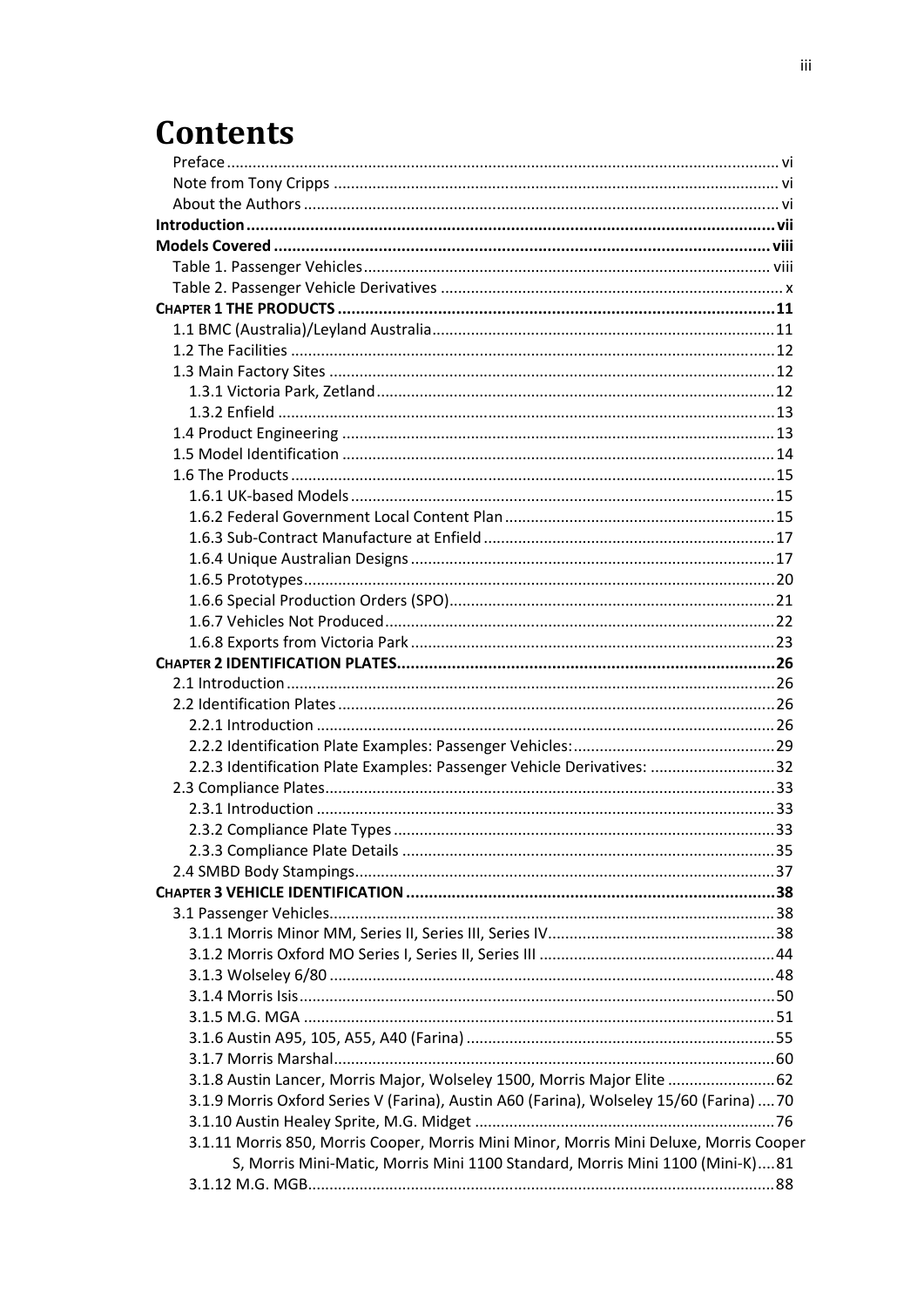iv

| 3.1.14 Morris 1100, Morris 1100S, Morris 1500, Morris 1300 Automatic, Morris Nomad94     |  |
|------------------------------------------------------------------------------------------|--|
|                                                                                          |  |
|                                                                                          |  |
| 3.1.17 Morris Mini 1100, Morris Mini Clubman Deluxe, Leyland Mini, Leyland Mini S,       |  |
| Leyland Mini Sunshine, Leyland Mini SS, Leyland Mini LS, Leyland Mini LS 1275105         |  |
|                                                                                          |  |
| 3.1.19 Leyland P76 Saloon, Leyland P76 Force 7 Coupe, Leyland P76 Wagon  124             |  |
|                                                                                          |  |
|                                                                                          |  |
| 3.2.2 Morris Minor Series II, Morris Minor 1000 Series III, Morris Minor 1000 Series IV, |  |
|                                                                                          |  |
| 3.2.3 Morris 850 Van, Morris Mini Van, Morris Mini Van (Morris Mini-K Van), Morris Mini  |  |
| 1100 Van (Morris Mini Clubman Van), Leyland Mini Van 140                                 |  |
|                                                                                          |  |
|                                                                                          |  |
|                                                                                          |  |
|                                                                                          |  |
|                                                                                          |  |
|                                                                                          |  |
|                                                                                          |  |
|                                                                                          |  |
| 4.1.5 Power Unit Prefix Codes and Serial Numbers (Australia)  164                        |  |
|                                                                                          |  |
|                                                                                          |  |
|                                                                                          |  |
|                                                                                          |  |
|                                                                                          |  |
|                                                                                          |  |
|                                                                                          |  |
|                                                                                          |  |
|                                                                                          |  |
|                                                                                          |  |
|                                                                                          |  |
|                                                                                          |  |
|                                                                                          |  |
|                                                                                          |  |
|                                                                                          |  |
|                                                                                          |  |
|                                                                                          |  |
|                                                                                          |  |
|                                                                                          |  |
|                                                                                          |  |
|                                                                                          |  |
|                                                                                          |  |
|                                                                                          |  |
|                                                                                          |  |
| A2.2.5 Body Prefix and Serial No. Passenger Vehicle Derivatives 205                      |  |
|                                                                                          |  |
|                                                                                          |  |
|                                                                                          |  |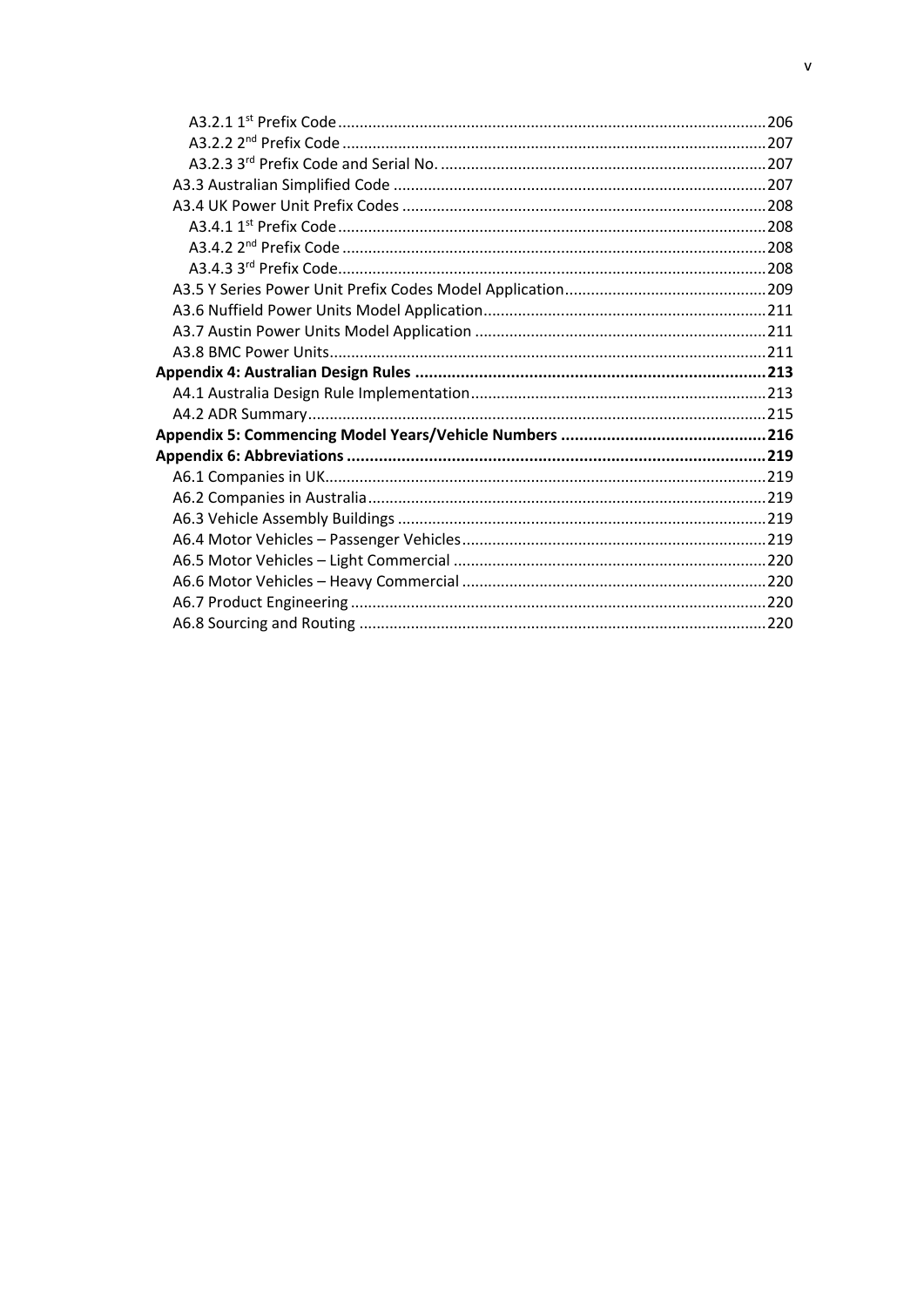## **Models Covered**

This book covers the identification of Passenger Vehicles and Passenger Vehicle Derivatives manufactured or assembled at Victoria Park, Zetland/Waterloo, and also at Pressed Metal Corporation, Enfield for the period 1950 to 1982.

The **Design Reference** entries are the vehicle model codes used by BMC/Leyland within the company for Administration and Engineering purposes. The Design Reference is the top level starting point for any vehicle identification exercise.

The **Identification Plate Type** and **Compliance Plate Type** entries shown below refer to the several styles of identification plates and compliance plates fitted to the vehicles used later in this book.

| <b>Sales Nomenclature</b>                       | Design            | Production    | Identification    | Compliance        |
|-------------------------------------------------|-------------------|---------------|-------------------|-------------------|
|                                                 | Reference         | Dates         | <b>Plate Type</b> | <b>Plate Type</b> |
| Austin                                          |                   |               |                   |                   |
| Austin A40 (Farina)                             | ADO8              | $1959 - 1960$ | 8,9               |                   |
| Austin A40 Countryman (Farina)                  | ADO8              | $1960 - 1961$ | 8,9               |                   |
| <b>Austin Lancer Series I</b>                   | DO1101            | $1958 - 1959$ | 8,9               |                   |
| <b>Austin Lancer Series II</b>                  | DO1115            | $1959 - 1962$ | 8,9               |                   |
| Austin Lancer Series II Deluxe                  | DO1115            | $1961 - 1962$ | 8,9               |                   |
| Austin A55 Cambridge                            | HS <sub>6</sub>   | $1958 - 1959$ | 8                 |                   |
| Austin A60 (Farina)                             | ADO9              | $1959 - 1962$ | 8,9               |                   |
| Austin A60 Countryman (Farina)                  | ADO9              | $1959 - 1962$ | 8,9               |                   |
| <b>Austin Freeway MKI</b>                       | ADO40             | $1962 - 1964$ | 8,9               |                   |
| Austin Freeway MKI Countryman                   | ADO40             | $1962 - 1964$ | 8,9               |                   |
| <b>Austin Freeway MKII</b>                      | YDO3              | $1964 - 1965$ | 9                 |                   |
| Austin Freeway MKII Countryman                  | YDO3              | $1964 - 1965$ | 9                 |                   |
| Austin A95 Westminster                          | BS <sub>6</sub>   | $1957 - 1959$ | 8                 |                   |
| Austin A95 Westminster Countryman               | BW6               | $1957 - 1959$ | 8                 |                   |
| Austin A105 Westminster                         | BS7               | $1957 - 1959$ | 8                 |                   |
| Austin 1800 MKI                                 | ADO17             | $1965 - 1968$ | $\mathsf{q}$      |                   |
| Austin 1800 MKII                                | ADO17             | $1968 - 1970$ | 9                 | 1                 |
| <b>Austin Tasman MKI</b>                        | <b>YDO13</b>      | $1970 - 1971$ |                   | $\mathbf{1}$      |
| Austin Kimberley MKI                            | <b>YDO13</b>      | $1970 - 1971$ |                   | $\mathbf{1}$      |
| <b>Austin Tasman MKII</b>                       | YDO19             | $1971 - 1972$ |                   | $\overline{2}$    |
| Austin Kimberley MKII                           | YDO19             | $1971 - 1972$ |                   | $\overline{2}$    |
| <b>Austin-Healey</b>                            |                   |               |                   |                   |
| Austin-Healey Sprite MKI                        | ADO13             | 1959 - 1962   | 8,9               |                   |
| <b>Austin-Healey Sprite MKII</b>                | ADO41             | $1962 - 1964$ | 8,9               |                   |
| <b>Austin-Healey Sprite MKIII</b>               | ADO41             | $1965 - 1967$ | 9                 |                   |
| M.G.                                            |                   |               |                   |                   |
| M.G. Midget MKIII                               | ADO47             | $1968 - 1970$ | 9                 | 1                 |
| M.G. Midget MKIII (Facelift)                    | ADO47             | $1970 - 1971$ |                   | $\mathbf{1}$      |
| M.G. MGA 1500                                   | DO1062            | $1957 - 1962$ | 5                 |                   |
| M.G. MGA 1600 MKI                               | AD031             | $1960 - 1961$ | 5,9               |                   |
| M.G. MGA 1600 MKII                              | AD031             | $1961 - 1962$ | 5,9               |                   |
| M.G. MGB MKI                                    | ADO23             | $1962 - 1968$ | 5,9               |                   |
| M.G. MGB MKII                                   | ADO23             | $1969 - 1970$ | 9                 | 1                 |
| M.G. MGB MKIII (Facelift)                       | ADO <sub>23</sub> | $1971 - 1972$ |                   | $\mathbf{1}$      |
| <b>Morris</b>                                   |                   |               |                   |                   |
| Morris Minor MM Lo-Light Series I Saloon        | DO990             | $1950 - 1950$ | $\mathbf{1}$      |                   |
| Morris Minor MM Lo-Light Series I Tourer        | DO1021            | $1950 - 1950$ | $\mathbf{1}$      |                   |
| Morris Minor MM Hi-Light Series I Saloon        | DO990             | $1951 - 1952$ | 1,3               |                   |
| Morris Minor MM Hi-Light Series I Tourer        | DO1021            | $1951 - 1952$ | 1,3               |                   |
| Morris Minor MM Hi-Light Series I Saloon 4 Door | DO982             | $1951 - 1952$ | 1,3               |                   |
| Morris Minor Series II                          | DO953             | $1953 - 1956$ | 3                 |                   |
| Morris Minor 1000 Series III                    | DO1076            | $1957 - 1957$ | 6                 |                   |

## **Table 1. Passenger Vehicles**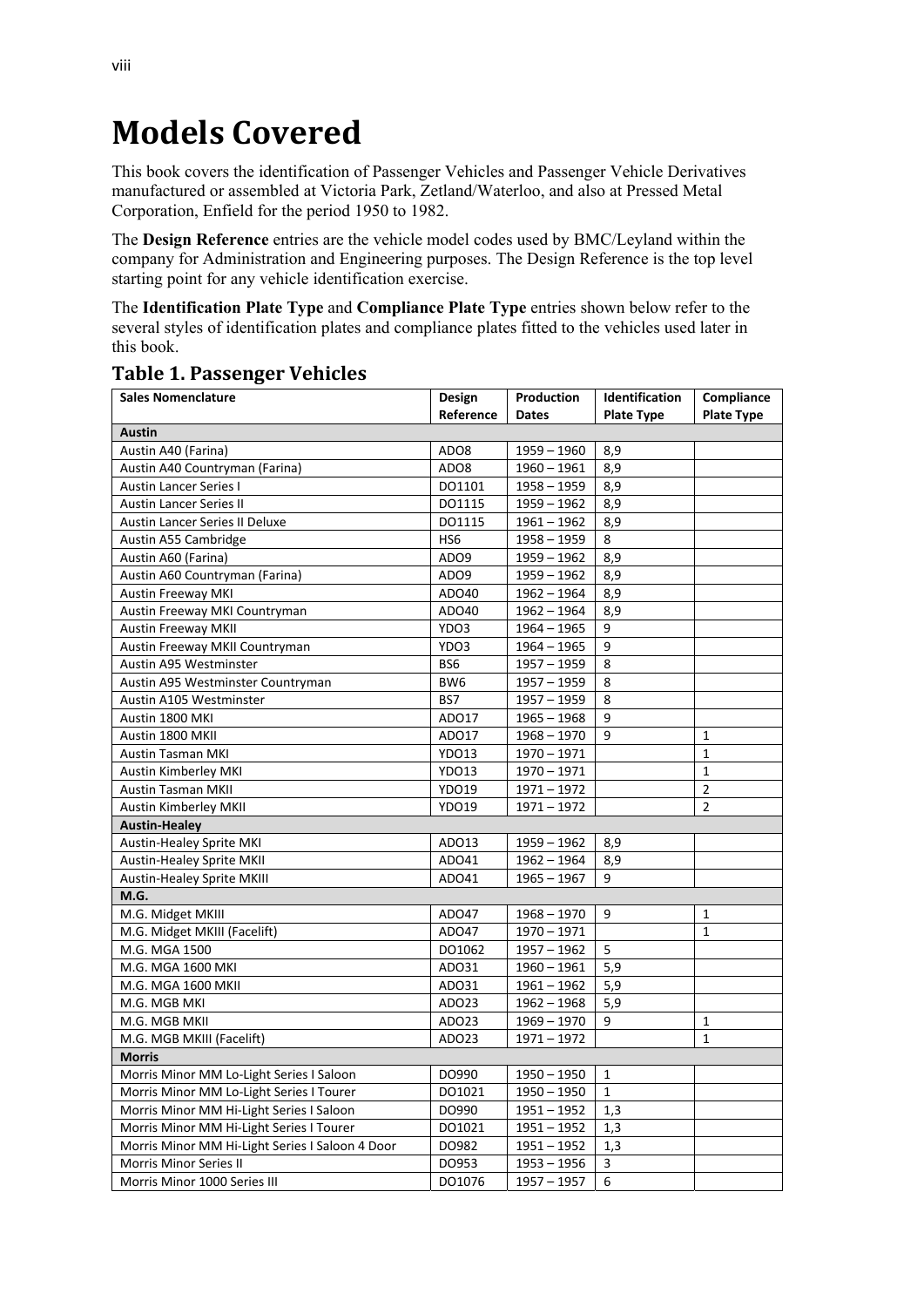| Morris Minor 1000 Series IV                     | DO1076            | $1957 - 1962$ | 6,9 |                |
|-------------------------------------------------|-------------------|---------------|-----|----------------|
| Morris Oxford MO Series I                       | DO920             | $1950 - 1952$ | 1   |                |
| Morris Oxford MO Series I (Facelift)            | DO920             | $1953 - 1954$ | 3   |                |
| Morris Oxford MO Series I (Facelift) Traveller  | DO920             | $1953 - 1954$ | 3   |                |
| Morris Oxford Series II                         | DO1033            | $1955 - 1957$ | 3   |                |
| Morris Oxford Series III                        | DO1033            | $1957 - 1957$ | 3,6 |                |
| Morris Oxford Series V (Farina)                 | ADO <sub>9</sub>  | $1959 - 1962$ | 6,9 |                |
| Morris Oxford Series V Traveller (Farina)       | ADO9              | $1959 - 1962$ | 6,9 |                |
| Morris Isis Series I                            | D1034             | $1956 - 1958$ | 3   |                |
| Morris Marshal                                  | M9500             | $1957 - 1959$ | 6   |                |
| Morris Marshal Traveller                        | M9500             | 1957 – 1959   | 6   |                |
| Morris Marshal 105                              | M1050             | $1959 - 1959$ | 6   |                |
| Morris Major Series I                           | DO1101            | $1958 - 1959$ | 6,9 |                |
| Morris Major Series II                          | DO1115            | $1959 - 1962$ | 6,9 |                |
| Morris Major Series II Deluxe                   | DO1115            | $1961 - 1962$ | 6,9 |                |
| Morris Major Elite                              | YDO1              | $1962 - 1964$ | 9   |                |
| Morris 850                                      | ADO15             | $1961 - 1966$ | 9   |                |
| <b>Morris Mini Minor</b>                        | YDO4              | $1966 - 1969$ | 9   |                |
| Morris Mini Deluxe                              | YDO <sub>5</sub>  | $1965 - 1969$ | 9   |                |
| <b>Morris Mini-Matic</b>                        | YDO5              | 1967 – 1971   | 9   | 1              |
| Morris Mini 1100 Standard                       | YDO4              | $1969 - 1971$ | 9   | 1              |
| Morris Mini 1100 Deluxe (Mini-K)                | YDO5              | $1969 - 1971$ | 9   | 1              |
| Morris Cooper                                   | AD050             | $1962 - 1964$ | 9   |                |
| Morris Cooper S                                 | YDO6              | $1965 - 1971$ | 9   | 1              |
| Morris Mini 1100 (Morris Mini Clubman Standard) | YDO21             | $1971 - 1973$ |     | 2,3            |
| Morris Mini Clubman Deluxe                      | YDO22             | $1971 - 1973$ |     | 2,3            |
| Morris Mini Clubman GT                          | YDO23             | $1971 - 1973$ |     | 2,3            |
| <b>Morris 1100</b>                              | ADO16             | $1964 - 1969$ | 9   |                |
| <b>Morris 1100 S</b>                            | ADO16             | $1967 - 1969$ | 9   |                |
| Morris Nomad 1500                               | YDO9              | $1969 - 1971$ | 9   | 1              |
| Morris Nomad 1300 Automatic                     | YDO9              | $1969 - 1971$ | 9   | 1              |
| Morris 1500                                     | YDO15             | $1969 - 1971$ | 9   | 1              |
| Morris 1300 Automatic                           | <b>YDO15</b>      | $1969 - 1971$ | 9   | $\mathbf{1}$   |
| Morris Marina 1500/1750 Deluxe                  | YDO24             | $1972 - 1973$ |     | 2,3            |
| Morris Marina 1500/1750 Super                   | YDO24             | 1972 - 1973   |     | 2,3            |
| Morris Marina 1750 TC Coupe                     | YDO24             | $1972 - 1973$ |     | 2,3            |
| Leyland                                         |                   |               |     |                |
| Leyland Mini                                    | YDO21             | $1973 - 1978$ |     | 3,4            |
| Leyland Mini S                                  | YDO22             | $1973 - 1978$ |     | 3,4            |
| Leyland Mini SS                                 | <b>YDO22</b>      | 1976 – 1976   |     | 3              |
| Leyland Mini Sunshine                           | <b>YDO22</b>      | $1977 - 1977$ |     | $\overline{3}$ |
| Leyland Mini LS                                 | <b>YDO22</b>      | $1977 - 1978$ |     | 3,4            |
| Leyland Mini LS 1275                            | <b>YDO22</b>      | 1978 – 1978   |     | 3,4            |
| Leyland Marina 1500/1750 Deluxe                 | YDO24             | 1973 - 1973   |     | 3              |
| Leyland Marina 1500/1750 Super                  | YDO24             | $1973 - 1973$ |     | 3              |
| Leyland Marina 1750 TC Coupe                    | YDO24             | 1973 – 1973   |     | 3              |
| Leyland Marina Deluxe (150 OHC/175 OHC)         | <b>YDO25</b>      | 1973 - 1974   |     | 3              |
| Leyland Marina Super (150 OHC/175 OHC)          | <b>YDO25</b>      | 1973 – 1974   |     | 3              |
| Leyland Marina Deluxe (262-6)                   | YDO <sub>25</sub> | 1973 – 1974   |     | 3              |
| Leyland Marina Super (262-6)                    | YDO <sub>25</sub> | $1973 - 1974$ |     | $\overline{3}$ |
| Leyland P76 Standard Saloon                     | <b>YDO26</b>      | 1973 - 1974   |     | 3              |
| Leyland P76 Deluxe Saloon                       | <b>YDO26</b>      | $1973 - 1974$ |     | 3              |
| Leyland P76 Super Saloon                        | <b>YDO26</b>      | $1973 - 1974$ |     | 3              |
| Leyland P76 Executive Saloon                    | <b>YDO26</b>      | 1973 – 1974   |     | 3              |
| Leyland P76 Force 7 Coupe                       | YDO27             | 1974 - 1974   |     | 3              |
| Leyland P76 Force 7V Coupe                      | YDO27             | $1974 - 1974$ |     | 3              |
| Leyland P76 Tour De Force Coupe                 | YDO27             | 1974 - 1974   |     | 3              |
| Leyland P76 Deluxe Wagon                        | <b>YDO28</b>      | 1974 - 1974   |     | 3              |
| Leyland P76 Super Wagon                         | <b>YDO28</b>      | $1974 - 1974$ |     | 3              |
|                                                 |                   |               |     |                |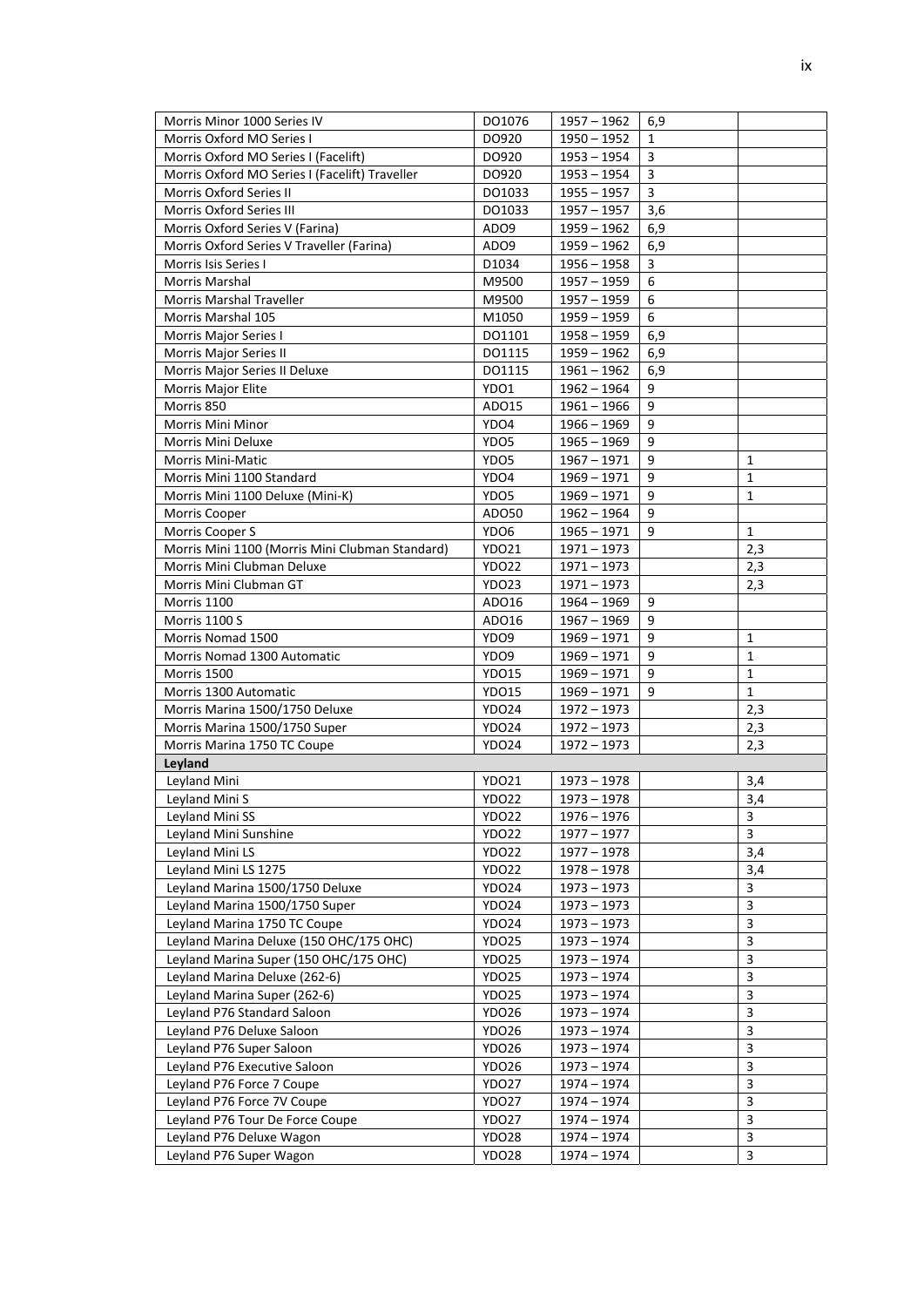| <b>Wolseley</b>         |                  |             |       |  |
|-------------------------|------------------|-------------|-------|--|
| Wolseley 6/80           | DO923            | 1950 – 1953 | -2.4  |  |
| Wolseley 1500           | DO1101           | 1958 – 1959 | 7.9   |  |
| Wolseley 15/60 (Farina) | ADO <sub>9</sub> | 1959 – 1962 | . 7.9 |  |
| Wolseley 24/80 MKI      | ADO40            | 1962 – 1964 | 9     |  |
| Wolseley 24/80 MKII     | YDO3             | 1964 – 1965 | 9     |  |

### **Table 2. Passenger Vehicle Derivatives**

| <b>Sales Nomenclature</b>                          | Design       | Production    | Identification          | Compliance        |
|----------------------------------------------------|--------------|---------------|-------------------------|-------------------|
|                                                    | Reference    | Dates         | <b>Plate Type</b>       | <b>Plate Type</b> |
| <b>Austin</b>                                      |              |               |                         |                   |
| Austin 1800 MKI Utility                            | <b>YDO10</b> | $1967 - 1969$ | 4                       |                   |
| Austin 1800 MKI Cab Chassis                        | YDO10        | $1967 - 1969$ | $\overline{4}$          |                   |
| Austin 1800 MKII Utility                           | YDO10        | $1968 - 1969$ | 4                       | 1                 |
| Austin 1800 MKII Cab Chassis                       | YDO10        | $1968 - 1969$ | 4                       | $\mathbf{1}$      |
| <b>BMC</b>                                         |              |               |                         |                   |
| <b>BMC Moke</b>                                    | YDO18        | $1968 - 1969$ | 4                       | $\mathbf{1}$      |
| <b>Morris</b>                                      |              |               |                         |                   |
| Morris Oxford MO Series I Van                      | DO920        | $1950 - 1952$ | 1                       |                   |
| Morris Oxford MO Series I Van (Facelift)           | DO920        | $1953 - 1954$ | $\overline{2}$          |                   |
| Morris Oxford MO Series I Utility                  | DO920        | $1950 - 1952$ | $\mathbf{1}$            |                   |
| Morris Oxford MO Series I Utility (Facelift)       | DO920        | $1953 - 1954$ | $\overline{2}$          |                   |
| Morris Minor Series II Van                         | DO954        | $1953 - 1956$ | $\overline{2}$          |                   |
| Morris Minor Series II Utility                     | DO954        | $1953 - 1956$ | $\overline{2}$          |                   |
| Morris Minor 1000 Series III Van                   | DO1081       | $1957 - 1957$ | $\overline{\mathbf{3}}$ |                   |
| Morris Minor 1000 Series III Utility               | DO1081       | $1957 - 1957$ | $\mathsf{3}$            |                   |
| Morris Minor 1000 Series IV Van                    | DO1081       | $1957 - 1962$ | 4                       |                   |
| Morris Minor 1000 Series IV Utility                | DO1081       | $1957 - 1962$ | 4                       |                   |
| Morris Minor 1000 Series V Van                     | ADO59        | $1963 - 1963$ | 4                       |                   |
| Morris Minor 1000 Series V Utility                 | ADO59        | $1963 - 1963$ | 4                       |                   |
| Morris Mini Moke                                   | YDO7         | $1966 - 1968$ | 4                       |                   |
| Morris Mini Moke                                   | YDO8         | $1969 - 1969$ | 4                       |                   |
| Morris 850 Van                                     | ADO15        | $1964 - 1965$ | 4                       |                   |
| Morris Mini Van                                    | YDO4         | $1965 - 1969$ | 4                       |                   |
| Morris Mini Van (Morris Mini-K Van)                | YDO4         | $1969 - 1973$ | 4                       | $\mathbf{1}$      |
| Morris Mini 1100 Van (Morris Mini Clubman Van)     | <b>YDO21</b> | $1970 - 1973$ |                         | 2,3               |
| Leyland                                            |              |               |                         |                   |
| Leyland Moke                                       | <b>YDO18</b> | $1973 - 1978$ |                         | 3.4               |
| Leyland Moke Tray Top                              | YDO18        | $1973 - 1978$ |                         | 3,4               |
| Leyland Moke Californian                           | <b>YDO18</b> | $1973 - 1978$ |                         | 3,4               |
| Leyland Mini Van                                   | YDO21        | $1973 - 1978$ |                         | 3,4               |
| Leyland Moke (Facelift)                            | <b>YDO18</b> | $1979 - 1982$ |                         | 5                 |
| Leyland Moke Tray Top (Facelift)                   | <b>YDO18</b> | $1979 - 1982$ |                         | 5                 |
| Leyland Moke Californian (Facelift)                | YDO18        | $1979 - 1982$ |                         | 5                 |
| Leyland Moke (Facelift, 1275cc Option)             | YDO18        | $1979 - 1982$ |                         | 5                 |
| Leyland Moke Tray Top (Facelift, 1275cc Option)    | YDO18        | $1979 - 1982$ |                         | $\overline{5}$    |
| Leyland Moke Californian (Facelift, 1275cc Option) | <b>YDO18</b> | $1979 - 1982$ |                         | 5                 |
| Californian Moke*                                  | <b>YDO30</b> | $1971 - 1973$ |                         | 2,3               |

\*Listed as Californian Moke in promotional and technical literature but designated Moke as the model on the compliance plate. Sometimes also referred to as the Export Moke. Some of these vehicles were used for special orders and not trimmed in the Californian material.

Note: Often models were released in an updated MKII form. Vehicles before MKII models were not called MKI, but after a MKII model appeared, they were referred to as MKI in the service literature and in the press but this designation was never used in Product Engineering. This convention also applied to models called Series I and Series II. This is usually designated as a prefix to the Design Reference, e.g. 2/YDO6 to signify the "MKII" Morris Cooper S.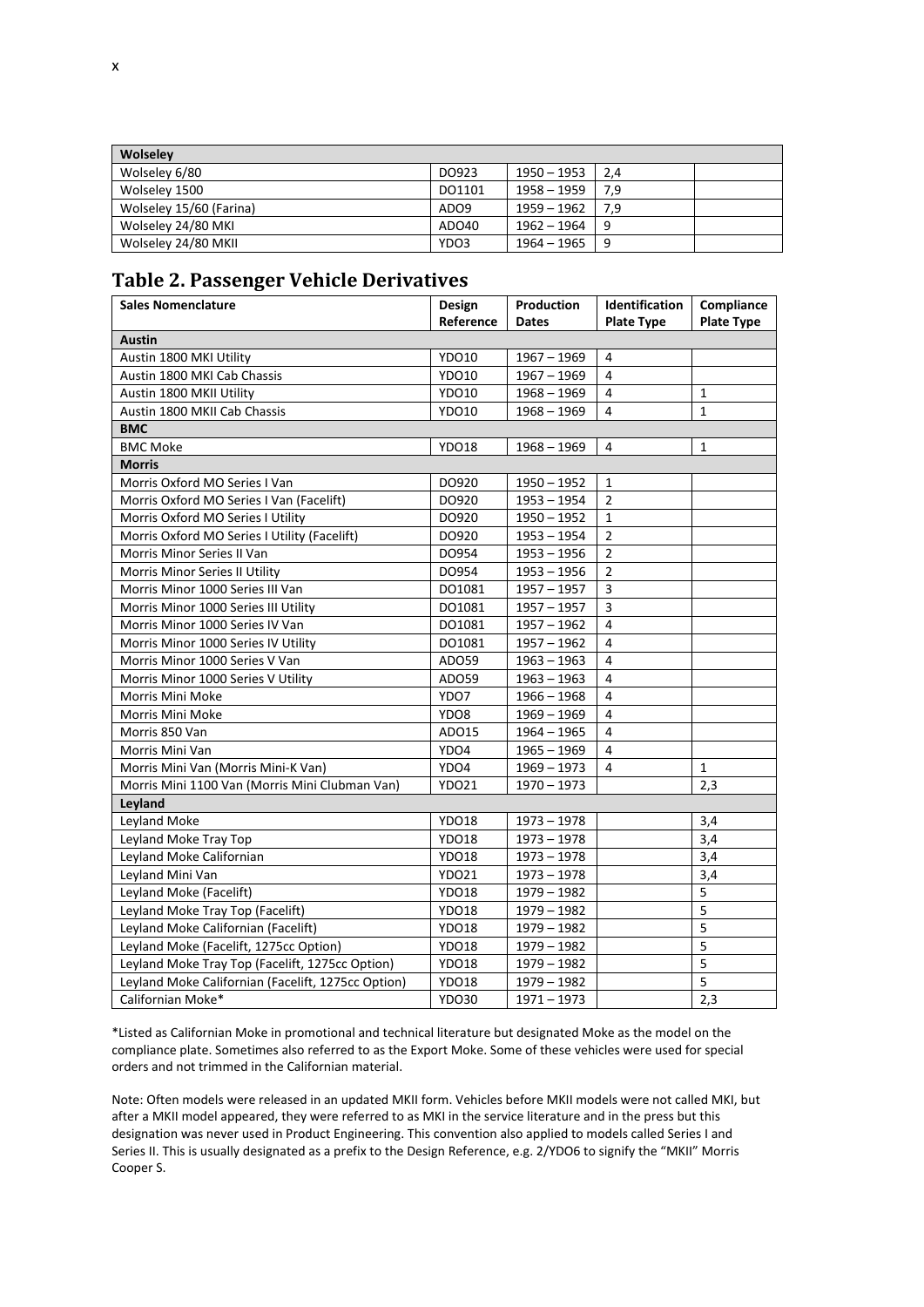# **CHAPTER 1 THE PRODUCTS**

### **1.1 BMC (Australia)/Leyland Australia**

Prior to the merger of the Austin Motor Company and the Nuffield Organisation in 1952 to form the British Motor Corporation (BMC) in UK, both the Austin and Morris (Nuffield) companies assembled cars on a CKD basis in Australia. The Victoria Park Zetland site in Sydney was purchased in 1946 by Viscount Nuffield personally and was later sold to the Nuffield Organisation in UK.

Nuffield (Australia) Pty. Ltd. was formed in March 1950 and was owned by the Nuffield Organisation (UK). The Zetland site ultimately became the focus for the manufacture of BMC vehicles in Australia.

Marques were M.G., Morris, Riley and Wolseley.

The British Motor Corporation (Australia) Pty. Ltd. (BMC-A) was formed in 1954 and was composed of:

- The Austin Motor Company (Australia) Pty. Ltd.
- Nuffield (Australia) Pty. Ltd.
- Fisher & Ludlow (Australia) Ptv. Ltd.

The BMC vehicle marques, in addition to the Nuffield marques, were Austin, and Austin Healey.

British Motor Holdings Ltd. (BMH) was formed by the merger of BMC, Pressed Steel Company<sup>1</sup> and Jaguar Cars Ltd. in the UK in 1966. BMH was not established in Australia, but as a result of the merger, BMC-A took on distribution, sales and support for Jaguar Cars Ltd.

The marques, in addition to BMC marques, were Daimler and Jaguar.

The British Leyland Motor Corporation (Australia) Ltd., BLMC-A, was formed in 1968 after the merger of BMH and Leyland Motor Corporation in UK and consisted of four divisions:

- Austin Morris Division
- Specialist Car Division
- Truck and Bus Division
- Parts and Accessories Division

This merger added Land Rover, Rover and Triumph to the Company's vehicle marques.

The Leyland Motor Corporation of Australia Ltd., commonly referred to as Leyland Australia, (LA), was formed in 1971. Leyland Australia was formed as a result of a name change from the British Leyland Motor Corporation to British Leyland Ltd. in UK.<sup>2</sup>

 $<sup>1</sup>$  The Pressed Steel Company was owned by Morris outright. After the formation of BMH, Pressed Steel Company was</sup> merged with Fisher & Ludlow to form Pressed Steel‐Fisher (PSF).

 $2$  It is interesting to note that at the time of this change, The Leyland Motor Corporation of Australia had already been established in Victoria in 1965 as a manufacturer of truck and bus. In March 1972, in order to avoid confusion with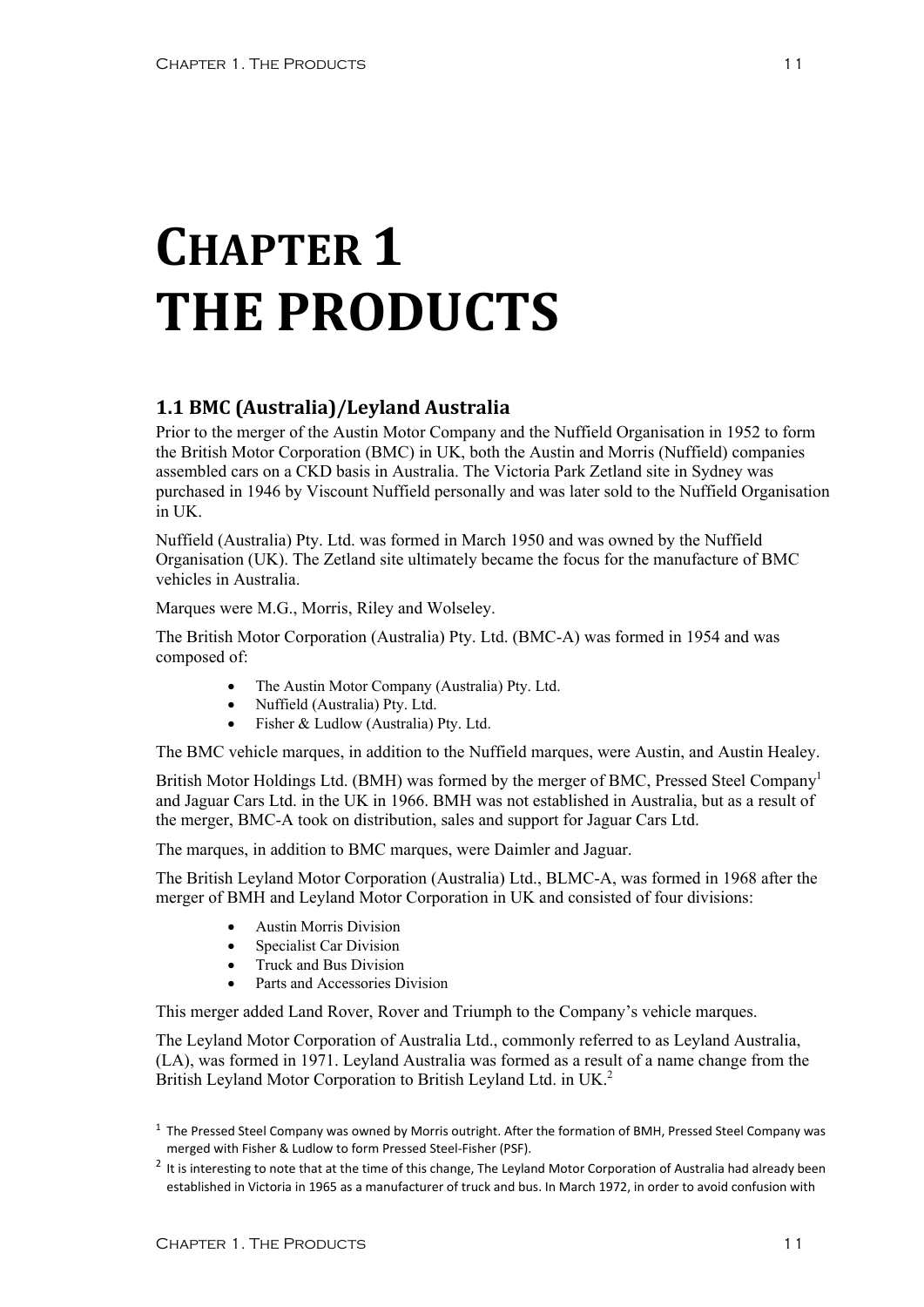# **CHAPTER 2 IDENTIFICATION PLATES**

### **2.1 Introduction**

To identify a BMC/Leyland vehicle covered by this book, the vehicle must have an Australian Identification Plate, with the address of Joynton Avenue, Zetland, or the vehicle must have an Australian Compliance Plate with the Manufacturer being either British Leyland Motor Corporation of Australia Limited, or Leyland Motor Vehicle Corporation of Australia Limited. Vehicles not having the above are most likely to be CBU from UK, or in the case of the Rover P6B and the Jaguar XJ6 Short Wheelbase, CBU from New Zealand.<sup>5</sup>

### **2.2 Identification Plates**

#### **2.2.1 Introduction**

#### *2.2.1.1 Passenger Vehicles*

Several distinct styles of Identification Plates are identified and are numbered as types 1 to 9, for Passenger Vehicles, and Types 1 to 5, for Passenger Vehicle Derivatives, in this book.

Vehicle Identification Plates issued under the Company-Marque Nuffield, Austin, and later BMC covered the period 1950 – 1969. Plate Types were generally introduced in sequence but were spread over different marques and models.

| <b>Identification</b> | Company - Marque                | <b>Years Used</b> |
|-----------------------|---------------------------------|-------------------|
| <b>Plate Type</b>     |                                 |                   |
|                       | Nuffield (Australia) - Morris   | 1950-1952         |
| $\mathcal{P}$         | Nuffield (Australia) - Wolseley | 1950-1952         |
| 3                     | Nuffield (Australia) - Morris   | 1952-1957         |
| 4                     | Nuffield (Australia) - Wolseley | 1952-1957         |
| 5                     | Nuffield (Australia) – M.G.     | 1957-1960         |
| 6                     | Nuffield (Australia) - Morris   | 1957-1960         |
|                       | Nuffield (Australia) - Wolseley | 1957-1960         |
| 8                     | Austin (Australia) - Austin     | 1957-1960         |
| 9                     | BMC (Australia) - All marques   | 1960-1970         |

Identification Plates were issued by:

- Nuffield (Australia) Pty Ltd (NAP)
- The Austin Motor Company (Australia) Pty Ltd (AMC)
- The British Motor Corporation (Australia) Pty Ltd (BMC-A)

with the address 52-112 Joynton Avenue Zetland.

<sup>&</sup>lt;sup>5</sup> Except for passenger vehicles from May to December 1969 which were produced but not fitted with either an Identification Plate or a Compliance Plate.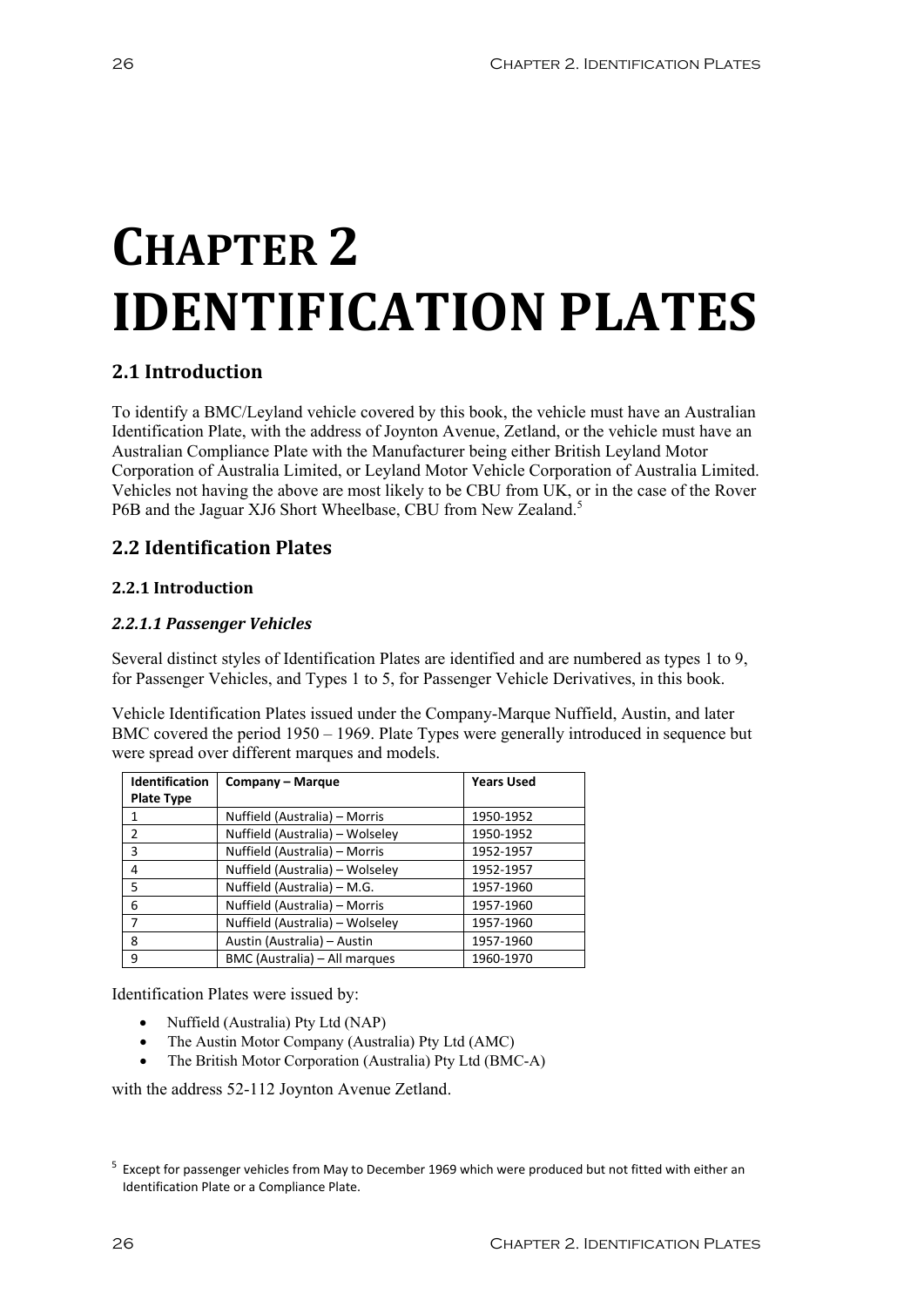# **CHAPTER 3 VEHICLE IDENTIFICATION**

### **3.1 Passenger Vehicles**

In the tables below, the interpretation of ADR compliance codes and power unit variant codes are given in the Appendix.

#### **3.1.1 Morris Minor MM, Series II, Series III, Series IV**

#### *3.1.1.1 Model Summary*

| Morris Minor MM Lo-Light Series I                  | 2 Door Saloon | DO990  |                    |
|----------------------------------------------------|---------------|--------|--------------------|
| Morris Minor MM Lo-Light Series I                  | 2 Door Tourer | DO1021 |                    |
|                                                    | $1950 - 1950$ |        |                    |
|                                                    |               |        |                    |
| Morris Minor MM Hi-Light Series I                  | 2 Door Saloon | DO990  |                    |
| Morris Minor MM Hi-Light Series I                  | 2 Door Tourer | DO1021 |                    |
| Morris Minor MM Hi-Light Series I                  | 4 Door Saloon | DO982  |                    |
|                                                    | $1951 - 1952$ |        |                    |
| Note: Body shells supplied CKD as major sub-       |               |        |                    |
| assemblies with local assembly Body-in-White.      |               |        |                    |
| Morris Minor Hi-Light. Carried on from Lo-Light    |               |        |                    |
| with new front fenders and grille, and a four door |               |        | DO982 Morris Minor |
| saloon version.                                    |               |        |                    |

| <b>Morris Minor Series II</b>                | 2 Door Saloon | DO953 |                                                                                                                                                                                      |
|----------------------------------------------|---------------|-------|--------------------------------------------------------------------------------------------------------------------------------------------------------------------------------------|
| <b>Morris Minor Series II</b>                | 2 Door Tourer |       | play a Major<br>pleasure                                                                                                                                                             |
| <b>Morris Minor Series II</b>                | 4 Door Saloon |       | comfort                                                                                                                                                                              |
|                                              | $1953 - 1956$ |       | <b>BIG</b> in performanc                                                                                                                                                             |
| Note: Continuation of Morris Minor Hi-Light. |               |       |                                                                                                                                                                                      |
|                                              |               |       |                                                                                                                                                                                      |
|                                              |               |       |                                                                                                                                                                                      |
|                                              |               |       | <b>EDOOR SALDON</b><br>ABOOK ENLOOK<br>sales will appeal a finally performance-state in inally<br>\$700 later rates for?<br>maning specials that simply and up the such              |
|                                              |               |       | CONVENTIBLE<br>your bushed Deschause or Dealer to deposition the<br><b>TOURIST</b><br>Mission for some, one that record his home above some when it is<br><b>Bald July 1974 Told</b> |
|                                              |               |       | <b>MORRIS MINOR</b><br>the world's biggest light car buy!                                                                                                                            |
|                                              |               |       |                                                                                                                                                                                      |
|                                              |               |       | <b>DO953 Morris Minor Series II</b>                                                                                                                                                  |
|                                              |               |       |                                                                                                                                                                                      |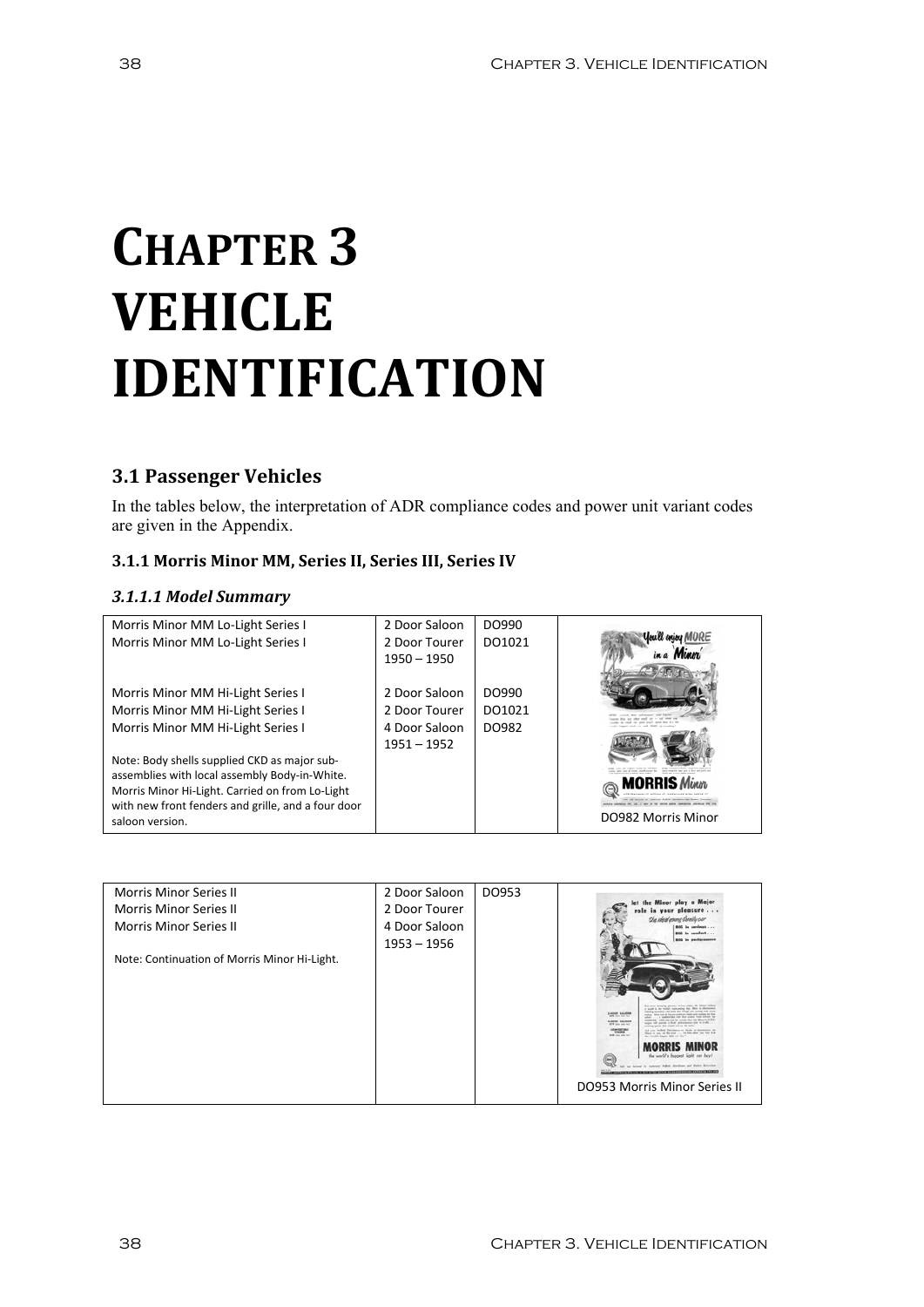# **CHAPTER 4 POWER UNIT USAGE**

### **4.1 Power Unit Prefix Codes**

#### **4.1.1 Power Unit Identification Code Styles**

There were several styles of Power Unit Prefix Codes used in Australian vehicles. The objective was to describe the power unit, transmission, and ancillaries with the least possible stamping operations.

Power unit prefix codes styles were:

- Nuffield (e.g. USHM)
- Austin (e.g. 8AM|U)
- BMC Australia (e.g. 8Y|U|H)
- Australian 4 Digit (e.g. 1206)
- British Leyland UK (e.g.99H905AJH)

A full listing applicable to Australian produced vehicles is given in Appendix 3.

#### **4.1.2 Introduction Dates (UK)**

The table below shows UK Engine Number Prefixes, Model Application and Design Reference. The listing is divided into the year the engine in question was introduced in UK. Some are Nuffield origin and were pre-BMC engines.

Engines introduced after 1956 were BMC engines, produced mainly at Longbridge, the exception being the Cooper and Cooper S engine and the C Series engines fitted to Morris Isis, Austin A95, A105 Westminster, Morris Marshal, Morris Marshal 105, which were produced by Morris Motors Engine Branch, Coventry.

| <b>Engine No. Prefix</b> | Model                                           | <b>Design Reference</b> |  |  |
|--------------------------|-------------------------------------------------|-------------------------|--|--|
|                          | <b>Prefix Series introduced from 1936</b>       |                         |  |  |
| USHM <sub>2</sub>        | Morris Minor MM Series I Lo-Light Saloon 2 Door | DO990                   |  |  |
| USHM <sub>2</sub>        | Morris Minor MM Series I Hi-Light Tourer 2 Door | DO1021                  |  |  |
| USHM3                    | Morris Minor MM Series I Hi-Light Saloon 2 Door | DO990                   |  |  |
| USHM3                    | Morris Minor MM Series I Lo-Light Tourer 2 Door | DO1021                  |  |  |
| USHM3                    | Morris Minor MM Series I Hi-Light Saloon 4 Door | DO982                   |  |  |
| <b>VS15M</b>             | Morris Oxford MO Series I                       | DO920                   |  |  |
| <b>VS15M</b>             | Morris Oxford MO Series I (Facelift)            | DO920                   |  |  |
| VC <sub>2</sub> 2W       | Wolseley 6/80                                   | DO923                   |  |  |
|                          | <b>Prefix Series introduced from 1953</b>       |                         |  |  |
| APHM                     | Morris Minor Series II                          | DO953, DO954            |  |  |
| APJM                     | Morris Minor 1000 Series III                    | DO1076, DO1081          |  |  |
| BP15GB                   | M.G. MGA 1500                                   | DO1062                  |  |  |
| BP15M                    | <b>Morris Oxford Series II</b>                  | DO1033                  |  |  |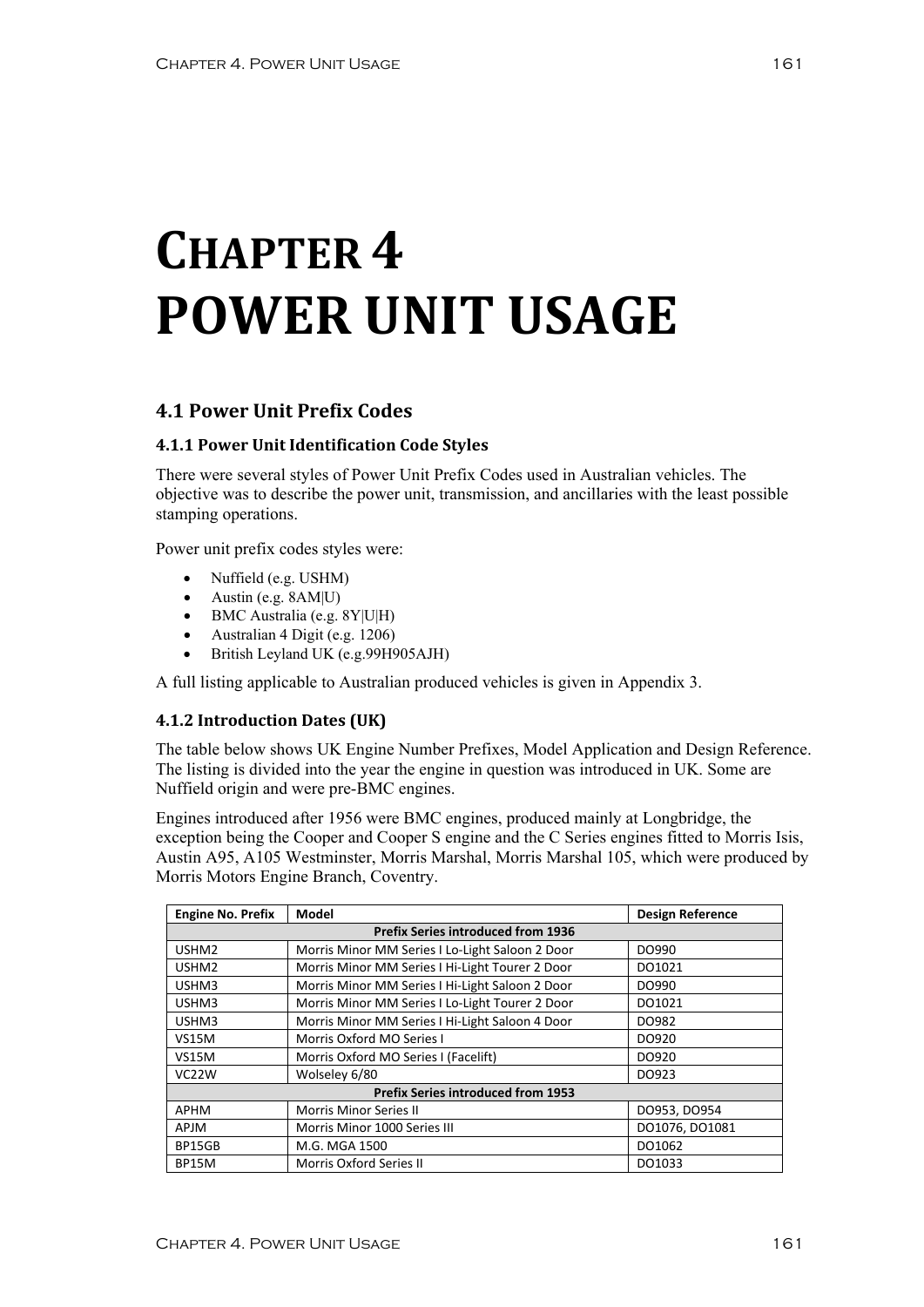## **Appendix 1: Design References**

The Tables below show the Model Design References for the vehicles covered in this book.

| Design          | <b>Sales Nomenclature</b>                              |
|-----------------|--------------------------------------------------------|
| Reference       |                                                        |
| BS6             | Austin A95 Westminster                                 |
| BW <sub>6</sub> | Austin A95 Westminster Countryman                      |
| BS7             | Austin A105 Westminster                                |
| HS <sub>6</sub> | Austin A55 Cambridge                                   |
| DO920           | Morris Oxford MO Series I                              |
| DO920           | Morris Oxford MO Series I (Facelift) Saloon, Traveller |
| DO923           | Wolseley 6/80                                          |
| DO953           | Morris Minor Series II, Saloons, Tourer                |
| DO954           | Morris Minor Series II, Utility, Van                   |
| DO990           | Morris Minor MM Lo-light, Hi-light Series I            |
| DO982           | Morris Minor MM Hi-light Series I Saloon               |
| DO1021          | Morris Minor MM Lo-light, Hi-light Series I Tourer     |
| DO1033          | <b>Morris Oxford Series II</b>                         |
| DO1033          | <b>Morris Oxford Series III</b>                        |
| DO1034          | Morris Isis Series I                                   |
| DO1062          | M.G. MGA 1500                                          |
| DO1076          | Morris Minor 1000 Series III Saloon, Tourer            |
| DO1076          | Morris Minor 1000 Series IV Saloon, Tourer             |
| DO1081          | Morris Minor 1000 Series III Utility, Van              |
| DO1081          | Morris Minor 1000 Series IV Utility, Van               |
| DO1101          | Morris Major, Austin Lancer, Wolseley 1500             |
| DO1115          | Morris Major Series II, Austin Lancer Series II        |
| ADO8            | Austin A40 (Farina)                                    |
| ADO9            | Austin A60, Morris Oxford Series V, Wolseley 15/60     |
| ADO13           | <b>Austin Healey Sprite MKI</b>                        |
| ADO15           | Morris 850                                             |
| ADO16           | Morris 1100, 1100S                                     |
| ADO17           | Austin 1800 MKI, MKII                                  |
| ADO23           | M.G. MGB, MKI, MKII, MKII (Facelift)                   |
| AD031           | M.G. MGA 1600 MKI, MKII                                |
| ADO40           | Austin Freeway MKI, Wolseley 24/80 MKI                 |
| ADO41           | Austin Healey Sprite MKII, MKIII                       |
| ADO47           | M.G. Midget MKIII, MKIII (Facelift)                    |
| AD050           | Morris Cooper, 997cc/998cc                             |
| ADO59           | Morris Minor Series V Van, Utility                     |

#### **A1.1 UK Model Design Reference Codes**

## **A1.2 Australian Model Design Reference Codes**

| Design           | <b>Sales Nomenclature</b>                                                 |  |  |
|------------------|---------------------------------------------------------------------------|--|--|
| Reference        |                                                                           |  |  |
| M9500            | Morris Marshal 95 (Australian equivalent of A95)                          |  |  |
| M1050            | Morris Marshal 105 (Australian equivalent of A105)                        |  |  |
| YDO1             | <b>Morris Major Elite</b>                                                 |  |  |
| YDO <sub>2</sub> | Morris Major Elite Series II - prototype only                             |  |  |
| YDO3             | Austin Freeway MKII, Wolseley 24/80 MKII                                  |  |  |
| YDO4             | Morris Mini Minor                                                         |  |  |
| YDO4             | Morris Mini 1100 Standard                                                 |  |  |
| YDO <sub>5</sub> | Morris Mini Deluxe, Morris Mini 1100 (Mini-K), Morris Mini-Matic          |  |  |
| YDO6             | Morris Cooper S                                                           |  |  |
| YDO7             | Morris Mini Moke 998cc 10" wheels (UK body panels assembled in Australia) |  |  |
| YDO <sub>8</sub> | Morris Mini Moke 998cc 10" wheels (Australian body panels)                |  |  |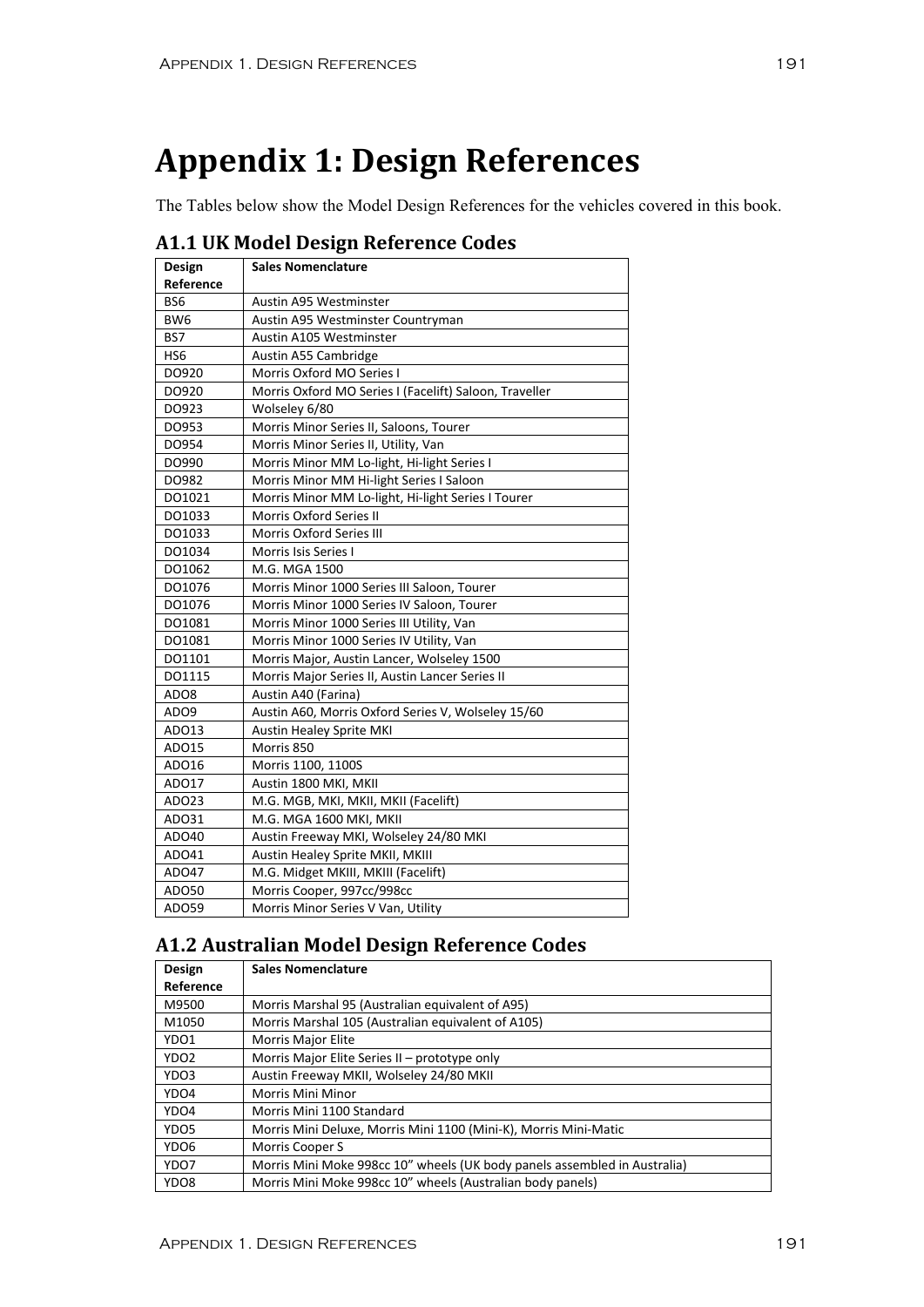# **Appendix 2: Type Codes**

### **A2.1 Passenger Vehicles**

Type Codes were used in Australia for Passenger Vehicles on both Identification Plates and Compliance Plates. In this Appendix, Type Codes are matched to Sales Nomenclature and Identification/ Compliance Plate Types and are listed in alphabetical order.

#### **A2.1.1 Identification Type Codes – UK Origin**

These UK Identification Type Codes were from the Nuffield era (Morris, Wolseley) and the Austin, pre-BMC era (Austin, Austin Healey). Australia only used Type Codes of vehicles that were assembled at Victoria Park together with vehicles that were assembled by Pressed Metal Corporation at Enfield under sub-contract and later in 1975 by Leyland Australia Enfield plant. M.G. MGA 1500 Type Code is a mixture of Australian and UK Type Code.

| <b>Type</b>  | <b>Sales Nomenclature</b>                            | Design    | <b>Identification</b>   |
|--------------|------------------------------------------------------|-----------|-------------------------|
| Code         |                                                      | Reference | <b>Plate Type</b>       |
| 418          | Wolseley 6/80 Saloon 4 Door                          | DO923     | 2                       |
| AAA51        | Wolseley 6/80 Saloon 4 Door                          | DO923     | 4                       |
| BS651        | Austin A95 Westminster Saloon 4 Door                 | BS6       | 8                       |
| <b>BS751</b> | Austin A105 Westminster Saloon 4 Door                | BS6       | 8                       |
| BW651        | Austin A95 Westminster Countryman Wagon 4 Door       | BW6       | 8                       |
| <b>DA51</b>  | Morris Oxford Series II Saloon 4 Door                | DO1033    | 6                       |
| <b>DA51</b>  | Morris Oxford Series III Saloon 4 Door               | DO1033    | 6                       |
| DAA51        | Morris Oxford MO Series I (Facelift) Saloon 4 Door   | DO920     | 3                       |
| DAA51        | Morris Oxford Series II Saloon 4 Door                | DO1033    | 3                       |
| DAA51        | Morris Oxford Series III Saloon 4 Door               | DO1033    | $\overline{\mathbf{3}}$ |
| DLA51        | Morris Oxford MO Traveller (Facelift) 2 Door         | DO920     | $\overline{\mathbf{3}}$ |
| <b>FAA51</b> | Morris Minor Series II Saloon 4 Door                 | DO953     | 3                       |
| <b>FA51</b>  | Morris Minor Series II Saloon 4 Door                 | DO953     | 6                       |
| <b>FA51</b>  | Morris Minor 1000 Series III Saloon 4 Door           | DO1076    | 6                       |
| <b>FA51</b>  | Morris Minor 1000 Series IV Saloon 4 Door            | DO1076    | 6, 9                    |
| <b>FBA51</b> | Morris Minor Series II Saloon 2 Door                 | DO953     | 3                       |
| FB51         | Morris Minor Series II Saloon 2 Door                 | DO953     | 6                       |
| FB51         | Morris Minor 1000 Series III Saloon 2 Door           | DO1076    | 6                       |
| FB51         | Morris Minor 1000 Series IV Saloon 2 Door            | DO1076    | 6, 9                    |
| FCA51        | Morris Minor Series II Tourer 2 Door                 | DO953     | 3                       |
| FC51         | Morris Minor Series II Tourer 2 Door                 | DO953     | 6                       |
| FC51         | Morris Minor 1000 Series III Tourer 2 Door           | DO1076    | 6                       |
| <b>FC51</b>  | Morris Minor 1000 Series IV Tourer 2 Door            | DO1076    | 6, 9                    |
| GAA51        | Morris Marshal Saloon 4 Door                         | M9500     | 6                       |
| GA51         | Morris Marshal Saloon 4 Door                         | M9500     | 6                       |
| GA51         | Morris Marshal 105 Saloon 4 Door                     | M1050     | 6                       |
| GL51         | Morris Marshal Traveller Wagon 4 Door                | M9500     | 6                       |
| HS651        | Austin A55 Cambridge Saloon 4 Door                   | HS6       | 8                       |
| MGA51        | M.G. MGA 1500 Tourer 2 Door (Note: Some used YGHN1.) | DO1062    | 5                       |
| SAA51        | Morris Isis Series I Saloon 4 Door                   | DO1034    | $\mathsf 3$             |
| SA51         | Morris Isis Series I Saloon 4 Door                   | DO1034    | 6                       |
| SMM          | Morris Minor MM Lo-Light Series I Saloon 2 Door      | DO990     | $\mathbf{1}$            |
| <b>SMM</b>   | Morris Minor MM Lo-Light Series I Tourer 2 Door      | DO1021    | $\mathbf{1}$            |
| SMM          | Morris Minor MM Hi-Light Series I Saloon 2 Door      | DO990     | $\mathbf{1}$            |
| SMM          | Morris Minor MM Hi-Light Series I Tourer 2 Door      | DO1021    | 1                       |
| SMM          | Morris Minor MM Hi-Light Series I Saloon 4 Door      | DO953     | $\mathbf{1}$            |
| SMO          | Morris Oxford MO Series I Saloon 4 Door              | DO920     | $\mathbf{1}$            |
| SMO          | Morris Oxford MO Series I (Facelift) Saloon 4 Door   | DO920     | $\overline{3}$          |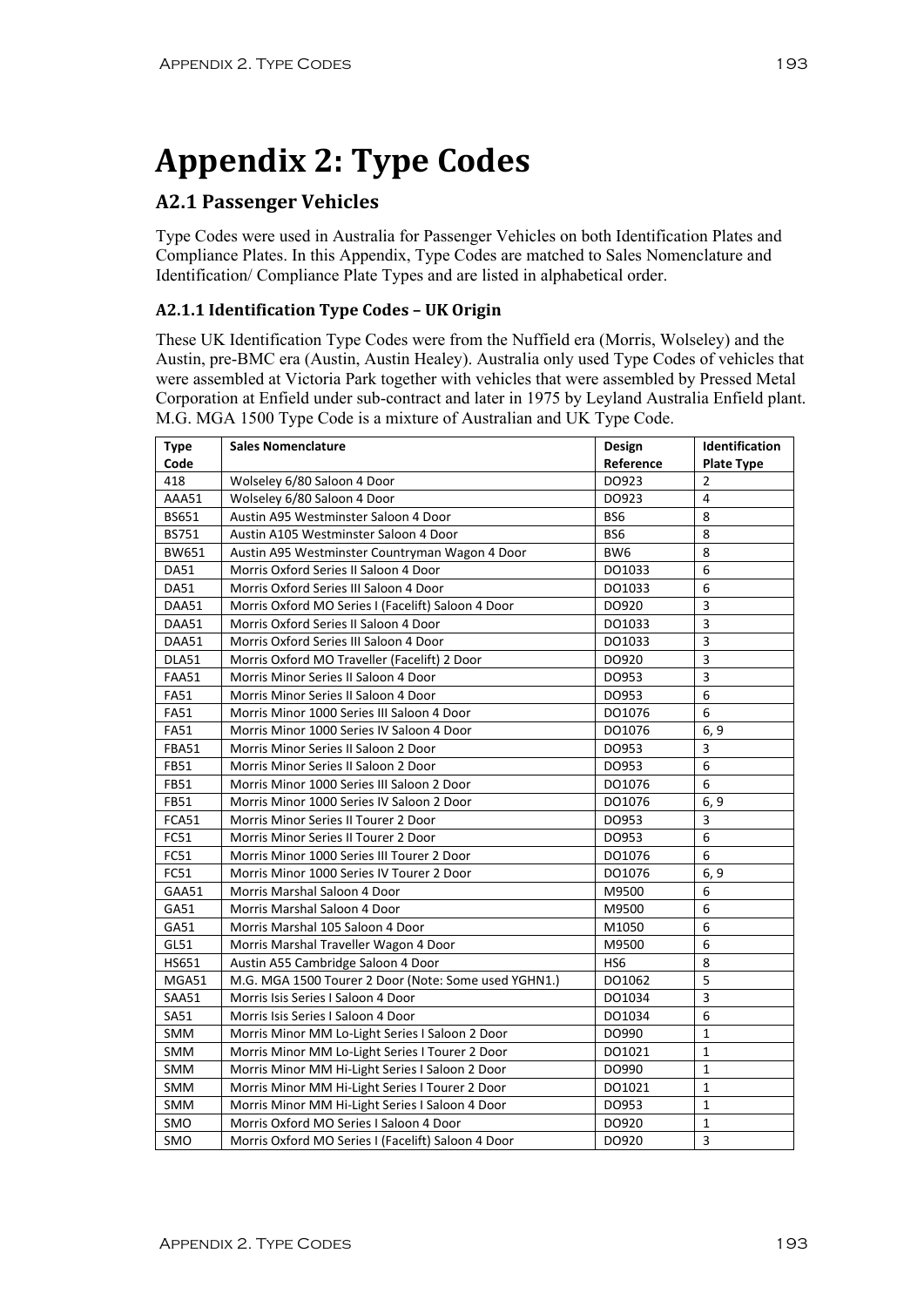# **Appendix 3: Power Unit Series Codes**

## **A3.1 Nuffield Engine Codes**

Power Unit USHM

| Prefix | Interpretation          |
|--------|-------------------------|
|        | U Series Power Unit     |
|        | Side Valve              |
|        | <b>High Compression</b> |
|        | Morris                  |

Power Units VS15M

| Prefix | Interpretation                |
|--------|-------------------------------|
|        | V Series Power Unit           |
|        | Overhead camshaft             |
| 15     | <b>Engine Capacity 1465cc</b> |
| ٨Л     | Morris                        |

Power Units VC22W

| Prefix | Interpretation                |
|--------|-------------------------------|
|        | V Series Power Unit           |
|        | Overhead camshaft             |
| 22     | <b>Engine Capacity 2225cc</b> |
| M      | Wolseley                      |

### **A3.2 BMC UK and BMC (Australia) Codes**

Used in Australia until August 1970.

#### **A3.2.1 1st Prefix Code**

BMC power units were generally coded using a series of Prefixes following by a Serial number. The first prefix number indicated engine capacity.

| 1 <sup>st</sup> Prefix | <b>Engine</b> |
|------------------------|---------------|
| Number                 | Capacity cc   |
| 8                      | 803, 850      |
| 9                      | 950           |
| 10                     | 1098          |
| 12                     | 1200          |
| 15                     | 1500          |
| 16                     | 1600          |
| 22                     | 2200          |
| 25                     | 2500          |
| 26                     | 2600          |
| 29                     | 2910          |
| 34                     | 3400          |
| 38                     | 3800          |
| 40                     | 4000          |

Where the first prefix number was followed by AM or AMW, this indicates that the engine was common to Austin and Morris, or, Austin, Morris, and Wolseley. When the first prefix number is followed by the letter Y, this indicates Australian assembly from CKD pack with some local content.

The first prefix number and letter may then be followed by another letter code which indicates a variant (See A3.6).